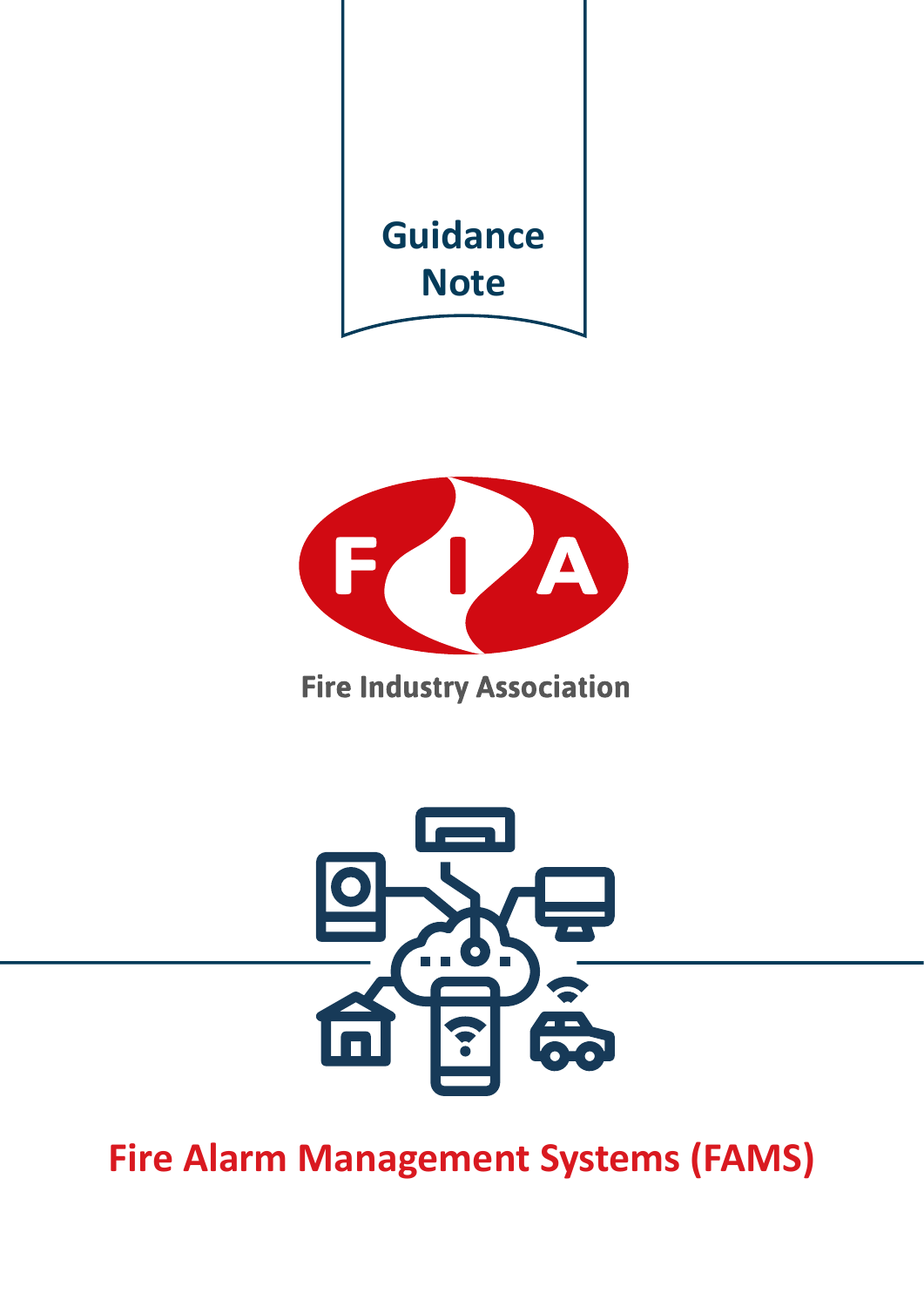FIA Guidance document – Fire Alarm Management Systems (FAMS)

| 5. FURTHER RELEVANT PUBLICATIONS AND ONGOING WORK 10 |  |
|------------------------------------------------------|--|
|                                                      |  |
|                                                      |  |



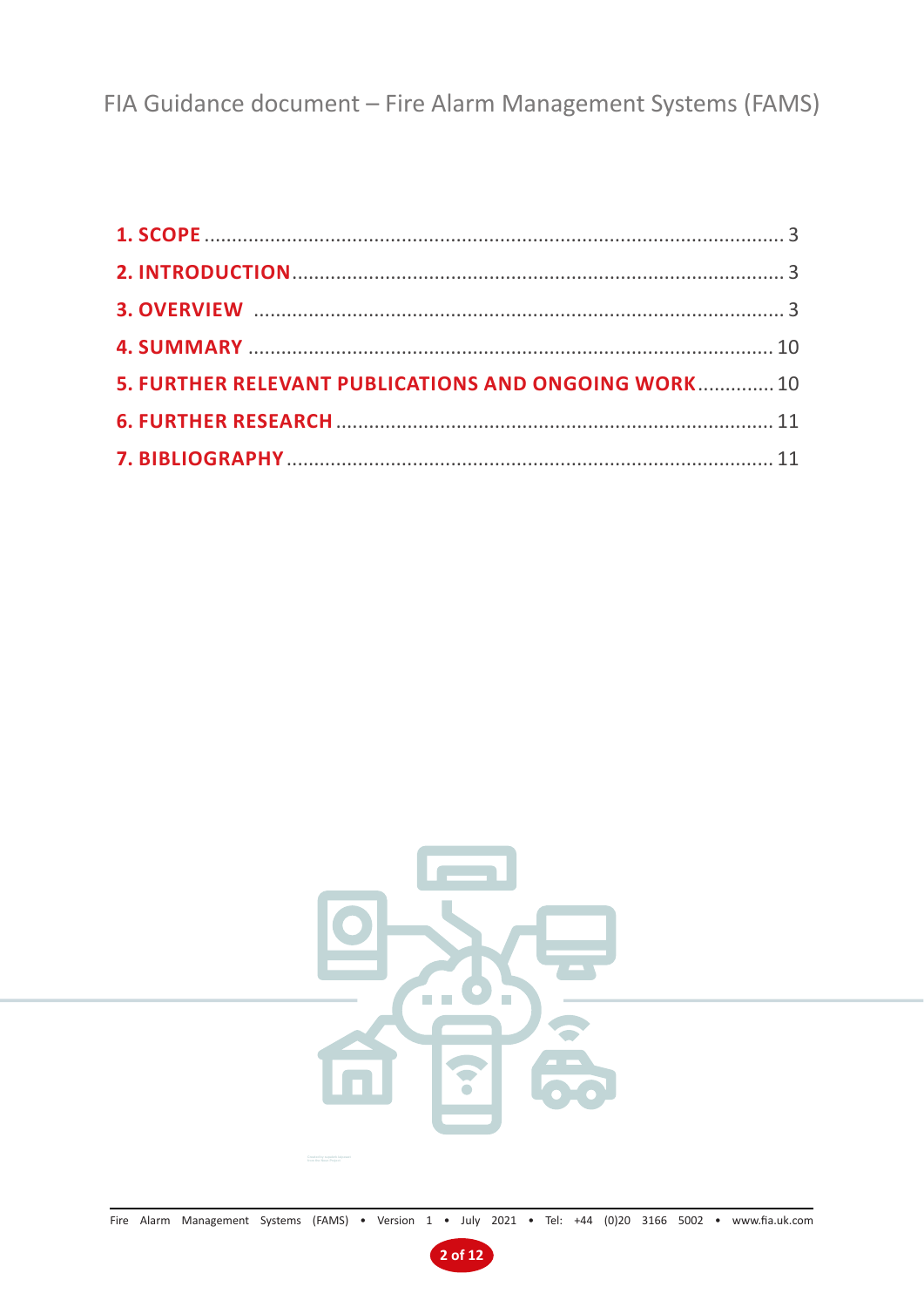# **1. SCOPE**

These FIA guidance notes give an introduction to what a Fire Alarm Management System (FAMS) is, and varying capabilities, uses and benefits.

This guidance also discusses the interaction with FAMS and existing codes of practice and standards with particular emphasis on GDPR, the provision of adequate Cyber security and a correct management infrastructure.

These guidance notes are to be used in conjunction with the information contained in other codes of practices standards and guidance documents referred to directly within this file or detailed in the bibliography section.

# **2. INTRODUCTION**

# **What are Fire Alarm Management Systems (FAMS)?**

Fire Alarm Management Systems (FAMS) is a generic term used for a system providing control, monitoring and management of a sites fire alarm system.

FAMS solutions have varying capabilities, most can communicate fire and fault activity which is sent to a cloud hosted database. Users can then access their sites fire alarm panel information through the internet or be alerted to activations on site via their mobile phone, using apps or SMS (short message service).

The use of FAMS can be an advantage to servicing organizations and customers, where remote checks can be undertaken prior to an engineer visiting site. As an example, an engineer can ensure they have the correct parts in their van before attending a site, "first time fixes". This also has the added benefit of reducing a company's carbon footprint, where the time spend on the road by engineers will be significantly reduced, as well as making the business more efficient and leaner. If the size of the site requires two engineers to service a system, with FAMS it may now only need one. Assistance with compliance for parts of the fire safety orders, are also be a major benefit to organisations.

# **3. OVERVIEW**

# **FAMS Compliance and Limitations**

FAMS are not currently required to be compliant to any particular standard, but various manufacturers are considering making application for formal product performance criteria. One such standard is BS EN 54-21, which is the Alarm transmission and fault warning routing equipment standard.

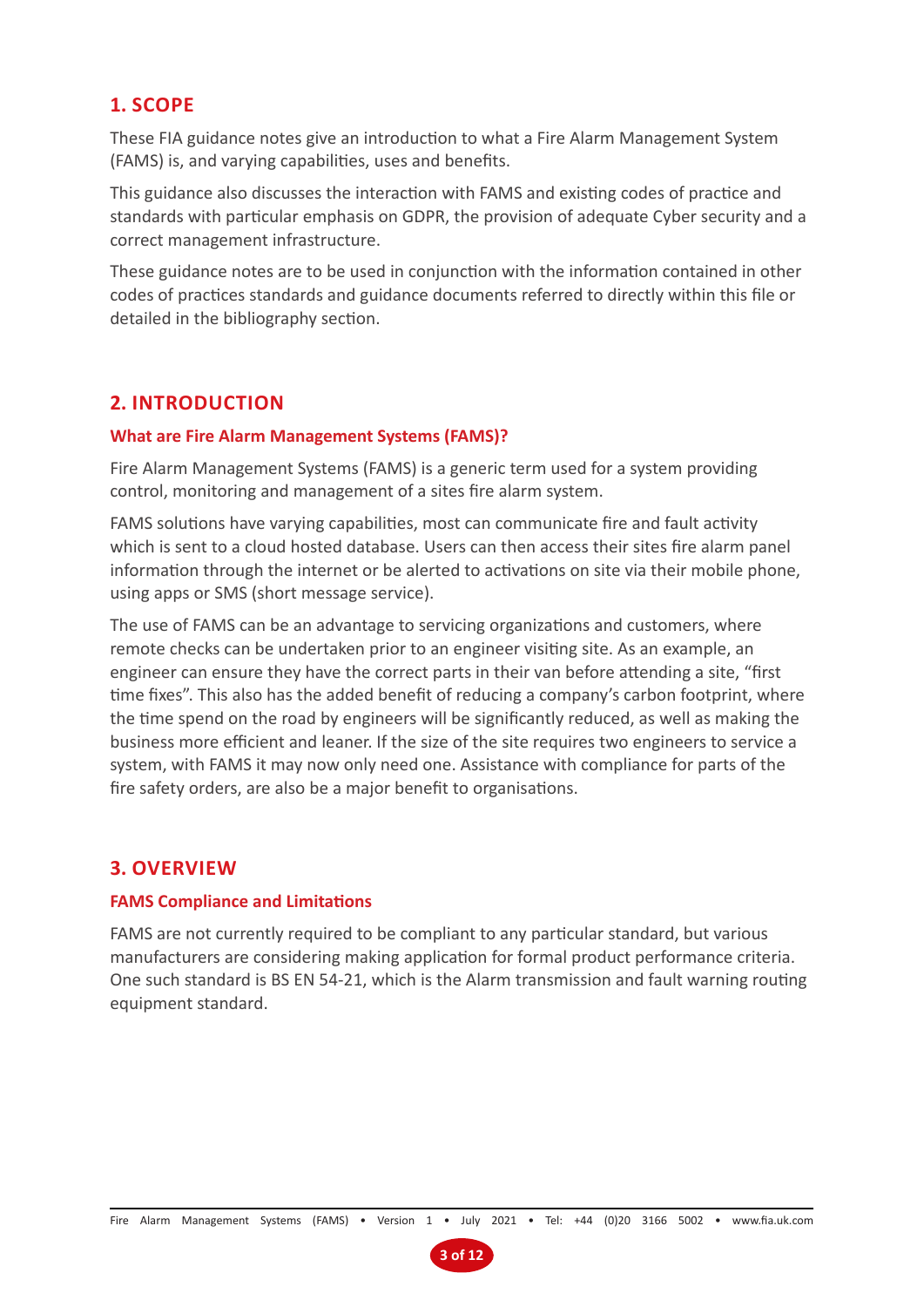# **IMPORTANT NOTE**

*If the early summoning of the fire and rescue service is considered critical to the safety of occupants, say based on a fire risk assessment, sites should be provided for automatic transmission of alarm signals to an Alarm Receiving Centre (ARC), unless there are reliable arrangements for summoning the fire and rescue service by persons in the building. This will mean providing a primary signalling signal compliant with BS EN 54-21.*

*An example where this is required is in residential care premises, facilities should be provided for automatic transmission of alarm signals to an ARC. Also, for Category P (Property) category systems unless they are continuously occupied, they should also incorporate a means for automatic transmission of fire signals to an ARC.*

*A FAMS without BS EN 54-21 compliance is providing complimentary signalling only or a secondary confirmation type signal, rather than primary signalling.*

*Primary signalling would only be achieved by an Alarm Receiving Centre through products compliant with BS EN 54-21.* 

There is also a standard BS EN 54-13 which is for the assessment of compatibility and connectability of fire detection and fire alarm system components. It specifies the requirements of the integrity of the fire detection and alarm system when connected to other systems. Should FAMS hardware be a type 2 component, so tested to ensure it has no adverse effect on a Type 1 component or potentially it could be used as a Type 1 component, if approved as an ancillary management product?



*Figure 1. Fire detection and fire alarm systems and associated systems, functions and equipment*

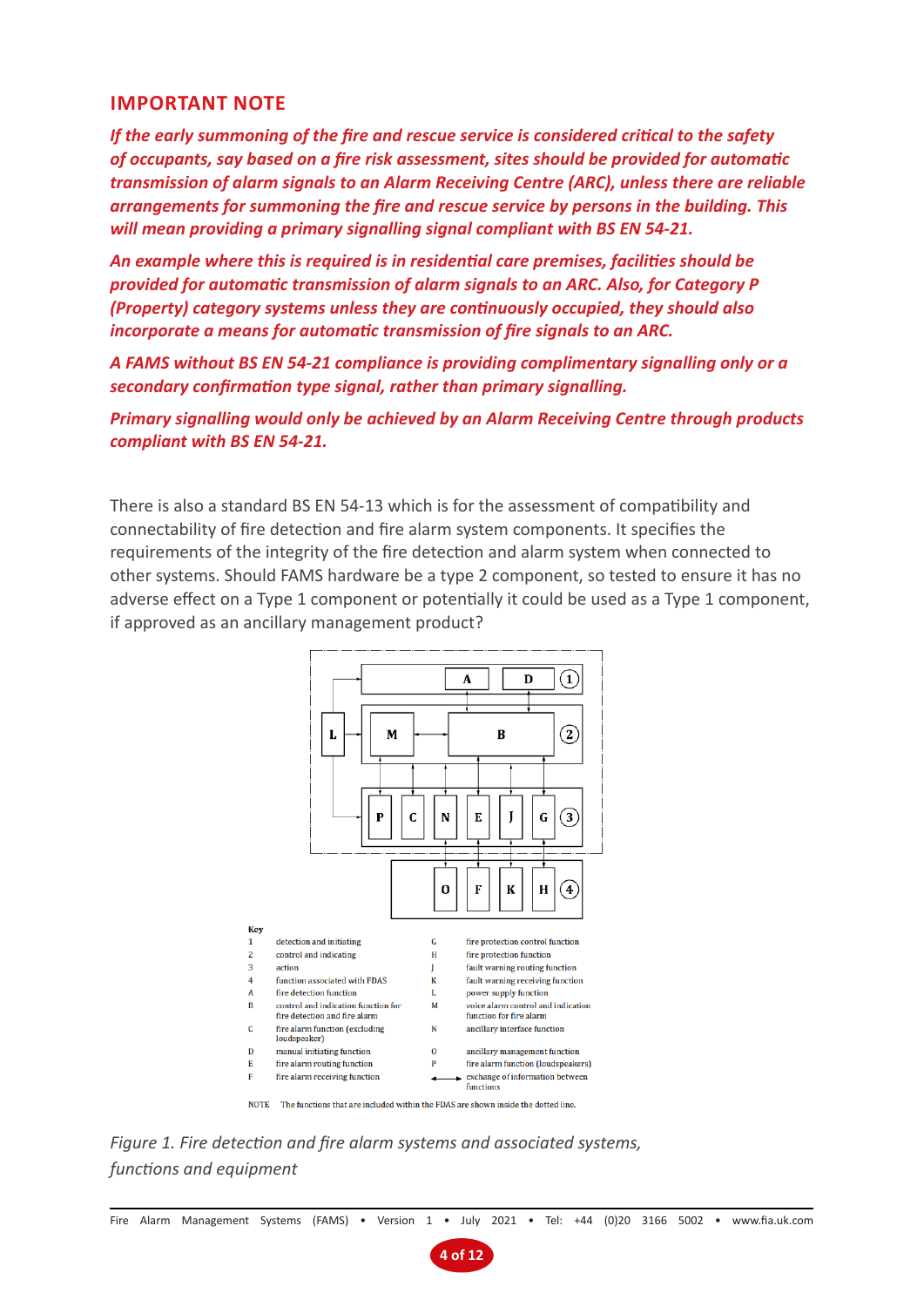### **FAMS Benefits and Capabilities**

Depending on the individual product concerned FAMS have the ability to be able to communicate full point identification for the whole of the sites Addressable Fire Detection & Alarm System, for a single panel to the complete fire alarm network. FAMS can also be used for Conventional Fire Alarm systems, where they are able to communicate Fire and Fault activity for a site, but there will be limitations of systems functionality.

Some of these FAMS products are also capable of remotely disabling fire alarm equipment, but these are mostly limited to FAMS offerings dedicated to a specific manufacturer, but potentially through technology enhancements and protocol sharing, further capabilities for these could be developed.

FAMS can generate reports, notify, and record Manual Call Point weekly tests, to assist clients for compliance with Articles 13 & 17 in the Regulatory Reform (Fire Safety) Order RRFSO. The Fire (Scotland) Act and the Fire & Rescue Services (Northern Ireland) Order have similar references.

FAMS can be used to provide independent evidence of maintenance testing, information communicated to FAMS can be stored in an infinite log.

The risk to life and property from fire is often dependant on the quality of fire safety management, and how records are kept and maintained is one of the biggest failings in premises. Digital records and remote service offerings can give that compliance with this part of a buildings Fire safety.

FAMS could potentially be used as part of a sites fire evacuation plan, where on receipt of notification of fire on a site an action is carried out, which might be to say isolate a gas valve manually on a site, or ensure other site fire safety management controls are undertaken.

Cyber security and correct managerial controls with a FAMS discussed later in these notes would be critically important.

# **FAMS Signalling, Power Supplies & Commissioning**

FAMS have the capability of communicating either via the Ethernet wired or wirelessly via General Packet Radio Services (GPRS).

Ethernet is a wired connection and is generally much faster (depending on the speed of the internet connection), cable connections are also more secure. Sometimes in premises there will be no Ethernet port availability in the vicinity of the cie and FAMS hardware.

For ease of installation and convenience GPRS signalling may be employed as an alternative.

GPRS is a packet switching technology that enable the transfer of data through cellular networks. Speeds can be an issue and the recording of signal strength and a thorough survey will be required for each site.

FAMS will require an adequate electrical supply to work. The question of if this should be sourced from the FD&A CIE is one for the designer of the system to make. If adding FAMS to an existing system then it will probably require an external dedicated power supply to power the FAMS. This in turn would need to report any power supply faults to the FD&A CIE.

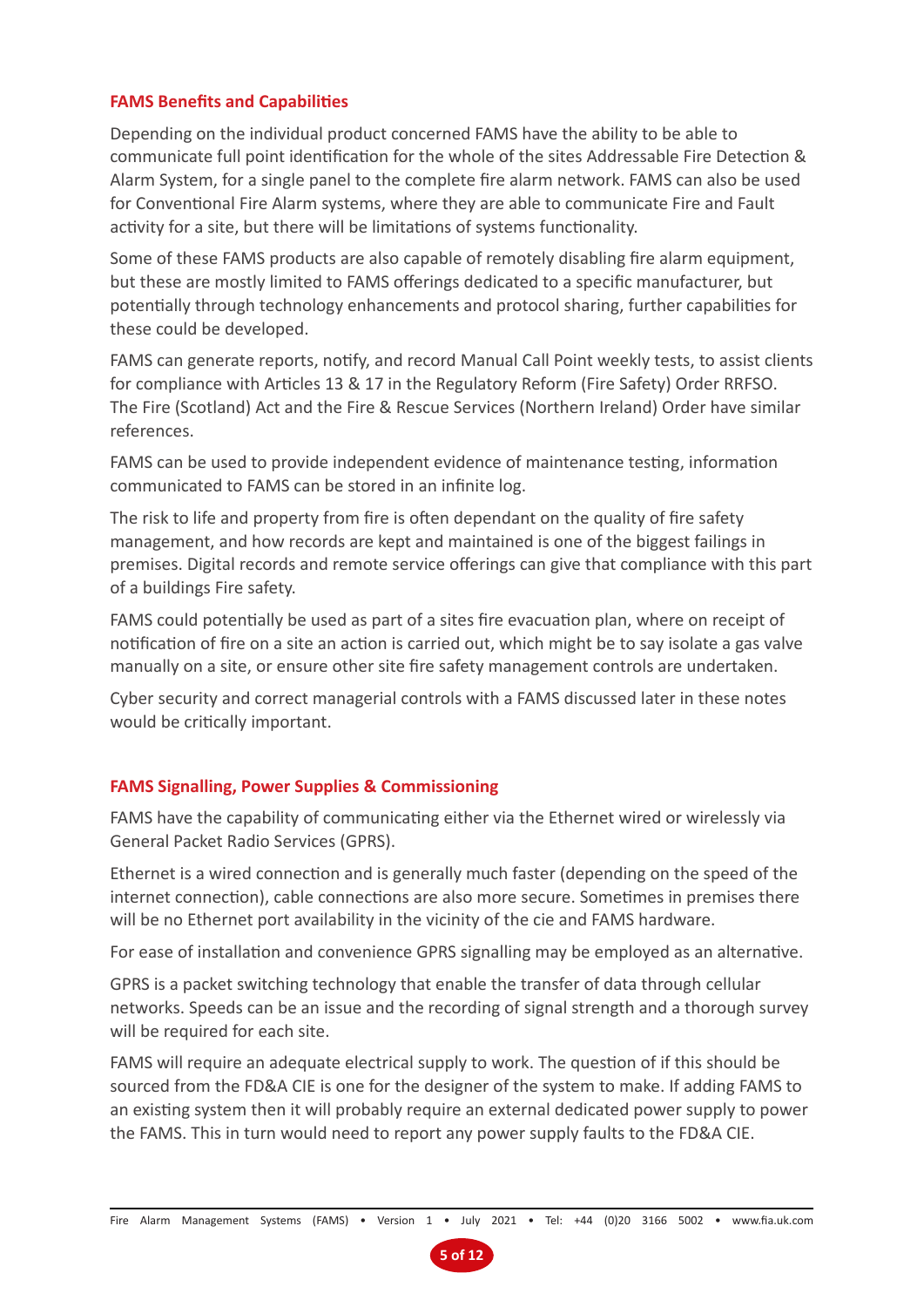During the commissioning it will be necessary to verify that the FAMS product is actually working. This will require testing the fire and fault signalling of a FAMS. The FAMS checks will be built into a company's commissioning methodologies and will vary widely depending on the capabilities of the individual products. The recording of internet speeds, site GPRS signal strengths. The information from these checks could be added to the commissioning certificate in BS 5839-1:2017 or another dedicated form.

# **FAMS – Initial Data Proformas & Training**

FAMS will require some client information for example, email addresses and telephone numbers. These will need to be stored in the system, to enable automatic notifications and alerts, and also to control and limit permissions for managers and users.

GDPR is an important consideration when putting this personal data together and is considered in greater detail on page 7 of these guidance notes.

A proforma may need to be created and populated for the various options at the point of commissioning, so that the data can be correctly set up and it is recommended that this is agreed in writing.

Below may be considered as example data that is required to be inputted into a FAMS:

- Username, title (role or position)
- Email addresses
- Phone numbers and permission levels (Could be several defined access levels depending on the individual FAMS offering)
- What specific notifications are required and via what medium?

| <b>USERNAME</b>                      | <b>TITLE</b>           | <b>EMAIL</b><br><b>ADDRESS</b> | <b>TELEPHONE</b><br><b>NUMBER</b><br><b>(OPTIONAL IF</b><br><b>YOU REQUIRE</b><br><b>NOTIFICATION</b><br><b>VIA SMS AND NOT</b><br><b>JUST EMAIL)</b> | <b>PERMISSION</b><br><b>MANAGER OR</b><br><b>USER</b> |
|--------------------------------------|------------------------|--------------------------------|-------------------------------------------------------------------------------------------------------------------------------------------------------|-------------------------------------------------------|
| Example - Julie Mann                 | Head                   | jm99999999@bt.com              | 07777 999999                                                                                                                                          | Manager                                               |
| Example - Will O'Connor              | Deputy Head            | woc88888888@bt.com             | 07777888888                                                                                                                                           | Manager                                               |
| Example - Neil Jones                 | Site Facilities        | nj77777777@bt.com              | 07777777777                                                                                                                                           | Manager                                               |
| Example - Alison<br>Quigley          | Site Engineer          | ag66666666@bt.com              | 07777 666666                                                                                                                                          | User                                                  |
| Example - Hannah<br><b>Boatswain</b> | Teacher                | hb55555555@bt.com              | 07777 555555                                                                                                                                          | User                                                  |
| Example - Daniel<br>Modasia          | School<br>Receptionist | dm4444444@bt.com               | 07777 444444                                                                                                                                          | User                                                  |
| Example - Benjamin<br>Leach          | PE Head                | bl4444444@bt.com               | 07777 333333                                                                                                                                          | Manager                                               |

*Figure 2. Example Proforma Information*

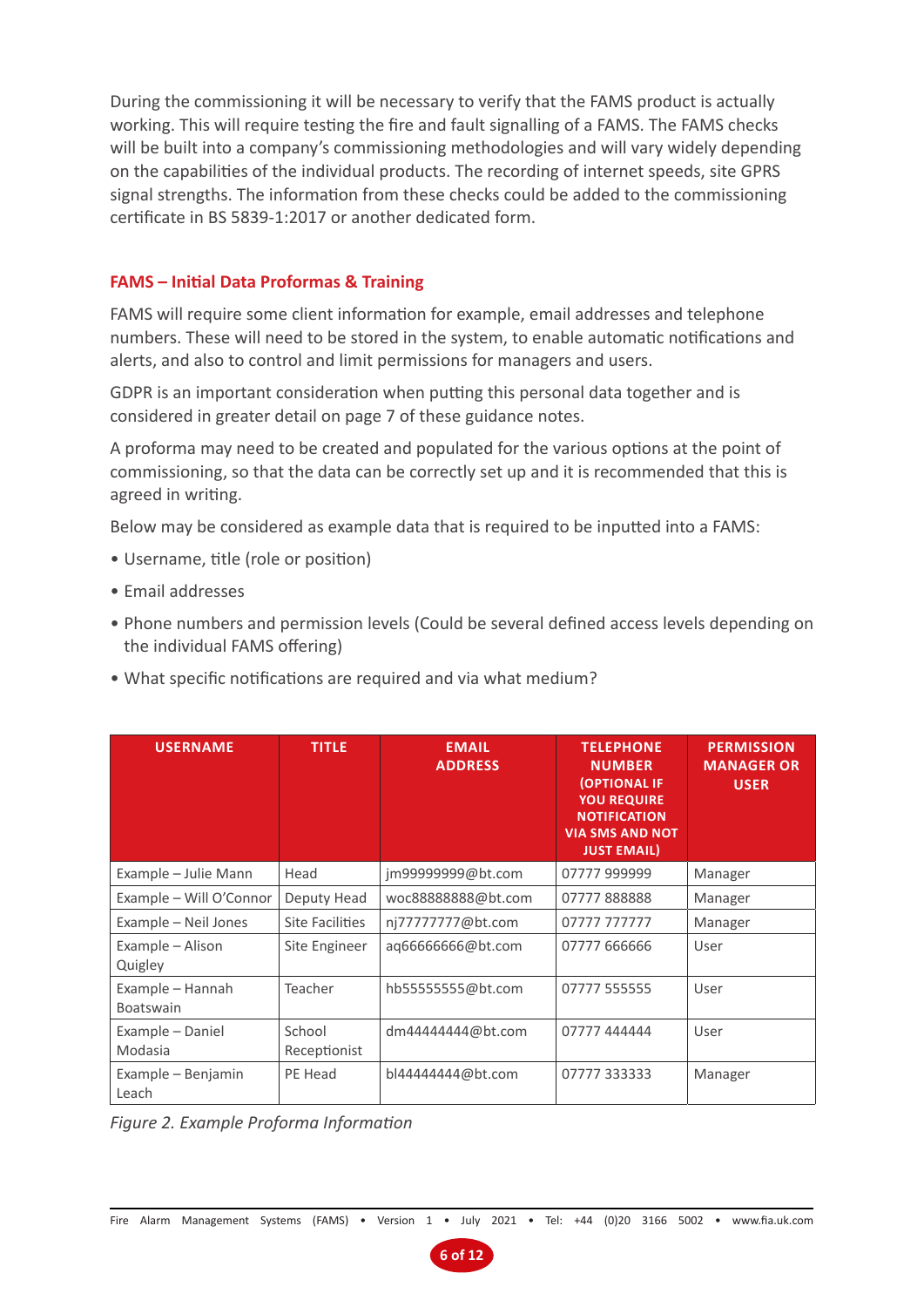| <b>EMAIL</b> | SMS        | APP |
|--------------|------------|-----|
|              | <b>SMS</b> | 먈   |
| Y/N          | Y/N        | Y/N |
|              |            |     |
|              |            |     |
|              |            |     |
|              |            |     |
|              |            |     |
|              |            |     |
|              |            |     |
|              |            |     |
|              |            |     |
|              |            |     |
|              |            |     |

*Figure 3. Notifications Email SMS or via an App*

Information can be populated by clients after suitable training but may also be directly administered by the FAMS product provider or another third-party company selling the product. Will the system have shared control between the product supplier and end user?

Individual training requirements will depend on the capabilities and complexity of each FAMS and the individuals employed role as a manager or user.

If adequate training is not undertaken this could lead to problems. As an example, what if a user inadvertently removes a person through lack of understanding of the technology or through simple human error. This person will no longer receive an alert and for a Life safety system this could be a serious issue.

# **How do FAMS operate, is data recoverable?**

A lot of the systems seen have dates and times from actions undertaken, be they alerts from sites or times when a system was last logged into. FAMS products reviewed so far do have reset capabilities if issues are identified or raised. What will be the product support if there is an issue to escalate for further support are questions to be considered?

Another consideration is the frequency at larger sites for members to be deleted or added. Would work email addresses and phone numbers only be the norm for adding into a particular FAMS managers/administrators/engineers, so that if they do leave the business for any reason the access capability is removed through an internal IT process?

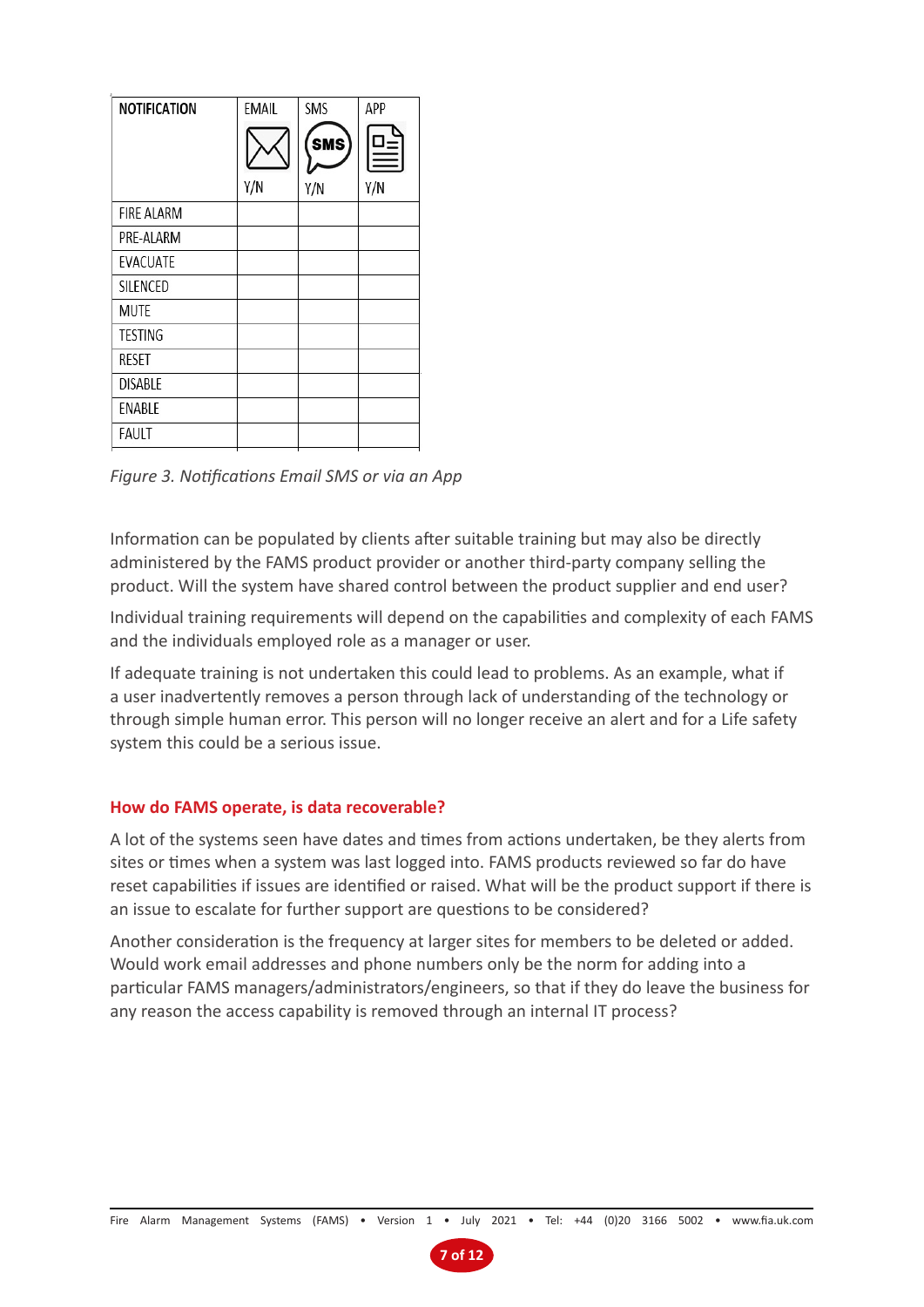#### **FAMS Data Protection GDPR**

An understanding of the implications of compliance with General Data Protection Regulations (GDPR) is required for FAMS. GDPR's primary aim is to give individuals control over their personal data. GDPR is important as it improves the protection of data subjects' rights and clarifies what companies must do who process this data in safeguarding those rights.

All FAMS will need to comply with all applicable data protection and privacy legislation in force at the time in the UK, including the General Data Protection Regulation ((EU) 2016/679), the Data Protection Act 2018, and the UK General Data Protection Regulation.

Controllers and processors of personal data must have in place appropriate technical and organizational measures to implement all of the required the GDPR principles. GDPR does not mandate a specific set of cyber security measures but expects you to take appropriate actions.

# **FAMS Cyber Security**

Cyber security or information technology security is the protection of our computer systems from information disclosure, theft, or damage to the hardware, software, or electronic data as well as disruption or misdirection of the services being provided.

As we become more reliant on the Internet of Things (IoT) and Software as a Service (SaaS) cyber security needs to be carefully considered, for Life safety fire alarm systems, the consequences for an attack on design vulnerabilities in a fire alarm system would be intolerable, GDPR aside. The Control & Indicating Equipment) (CIE) could potentially be tampered with, passwords changed, controls and functionality could be lost. Depending on the specific capabilities of a FAMS, areas of detection and or sounders could be disabled.

There may be phishing attempts to acquire sensitive customer or our managers/ administrators /engineer's information such as usernames, addresses phone numbers. Malware could be installed, and data permanently deleted.

Large corporations can be targeted for financial gain or attacks can simply be malicious, depending on the nature of the customers involved attacks may be politically motivated.

In the UK, the National Cyber Security Council was set up to help protect critical services from cyber-attacks and to improve the underlying security of the UK internet. Its aim is to make the UK a safe place to live and be able to conduct business online.

Most countries have their own versions, as another example in America there is the National Institute of Standards & Technology (NIST) which provides frameworks for improving critical infrastructure cyber security.

Considerations may also need to be made to each product manufacturers individual requirements for data security and this could mean adhering to specific management standards and processes that have been produced and accepted as good practice.

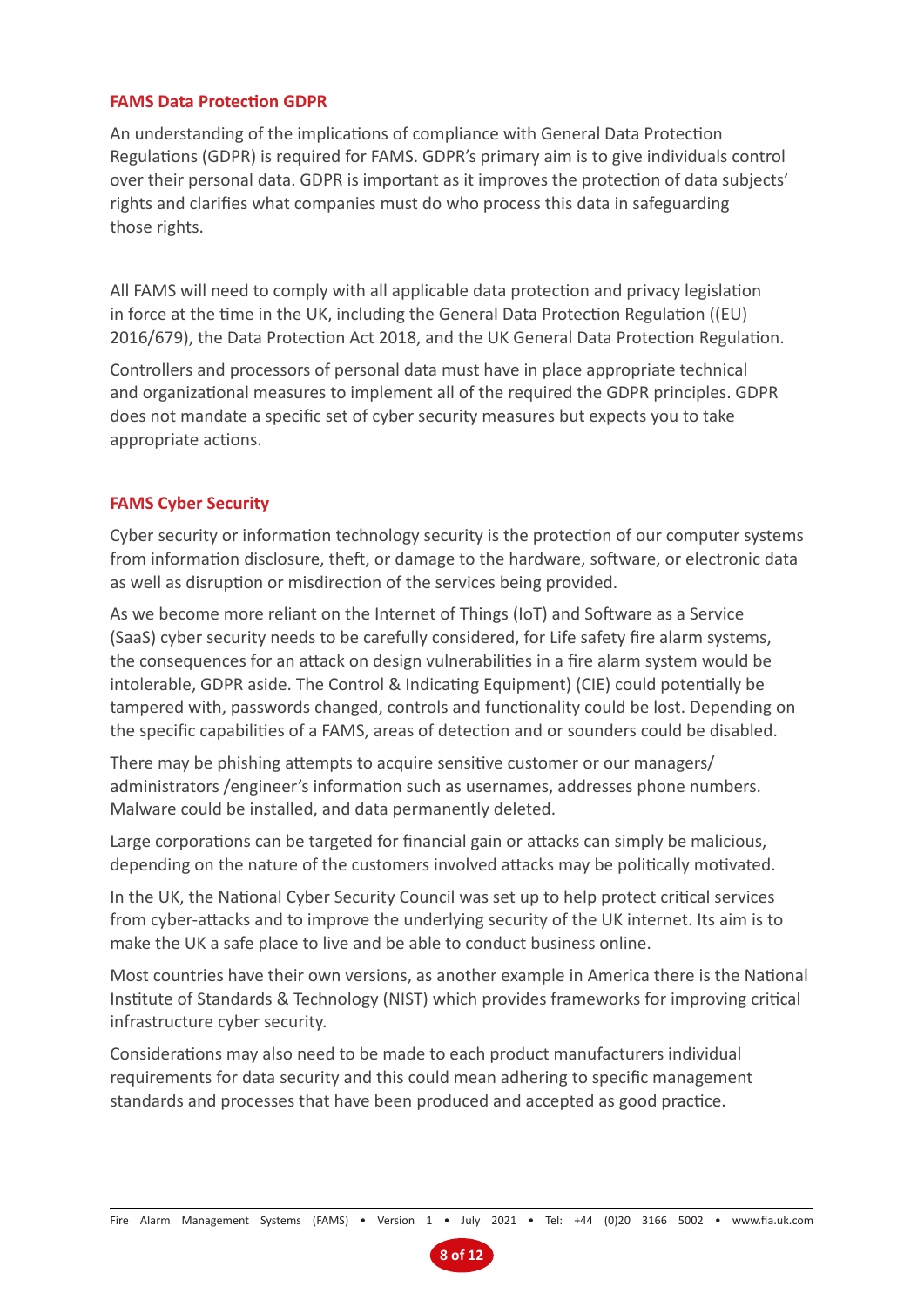It is appreciated that Cyber security technologies and standards are complex. One way a product manufacturer can demonstrate how secure its product is, is by having what is known as a Penetration test or "Pen test" completed of its system. Penetration Testing, otherwise known as Pen testing, is where attempts are made to compromise or gain unauthorized access to a particular network or application. The process is sometimes referred to as "white hat hacking" or "Ethical hacking". This is where a qualified professional will attempt to uncover vulnerabilities and misconfigurations that present themselves as a cyber security risk.

This will give product manufacturers an overview of their security, highlighting flaws so they can be sorted before they are picked up by malicious hackers. Penetration tests evidence will be mandatory for some companies and compliance schemes.

It may be a possibility that a product manufacturer may not want to share results of a Pen test highlighting its flaws and vulnerabilities. A Non-Disclosure Agreement (NDA) or confidentiality agreement contract may need to be agreed between parties to protect this information.

Now in addition to Pen tests control processes are extremely important. Businesses may ask a company to provide proof of compliance. There are two similar frameworks for this, ISO 27001 certification or a SOC 2 report.

BS EN ISO/IEC 27001:2017 is a generic standard applicable to all organizations, regardless of type size or nature which specifies Information Security Management System (ISMS) requirements for establishing, implementing, maintaining, and continually improving an information management systems.

A security management system preserves confidentiality, integrity, and availability by creating a risk management process so clients/customer's, insurers and third parties can see they are being looked after against the threat of cyber-attacks.

It is expected that an organization considers this and has a process in place, scaled to the size and needs of the organization.

Now if a product manufacturer is not specifically accredited to ISO 27001 another route to demonstrating compliance is by providing a SOC 2 Type 2 report.

A SOC 2 TYPE 2 report is created by an external auditor who will assess the effectiveness of an organizations controls regarding security, availability, processing integrity, confidentiality and or privacy. It captures how a company will safeguard a customer's data, and how well those controls are working.

ISO 27001 accreditation and a SOC 2 Type 2\* report is fundamentally the same. The only difference is who conducts the audit. A recognized accreditation body completes ISO 27001 certification whereas SOC 2 reports are completed by a licensed company or individual.

# *\*NOTE: Sometimes 2 written as "II" instead of 2.*

If you are a service provider, or a service organization, which stores, processes, or transmits any kind of information, you may be required to have either ISO 27001 or a SOC 2 Type 2 to remain in a competitive market. Some companies are demanding such accreditation.

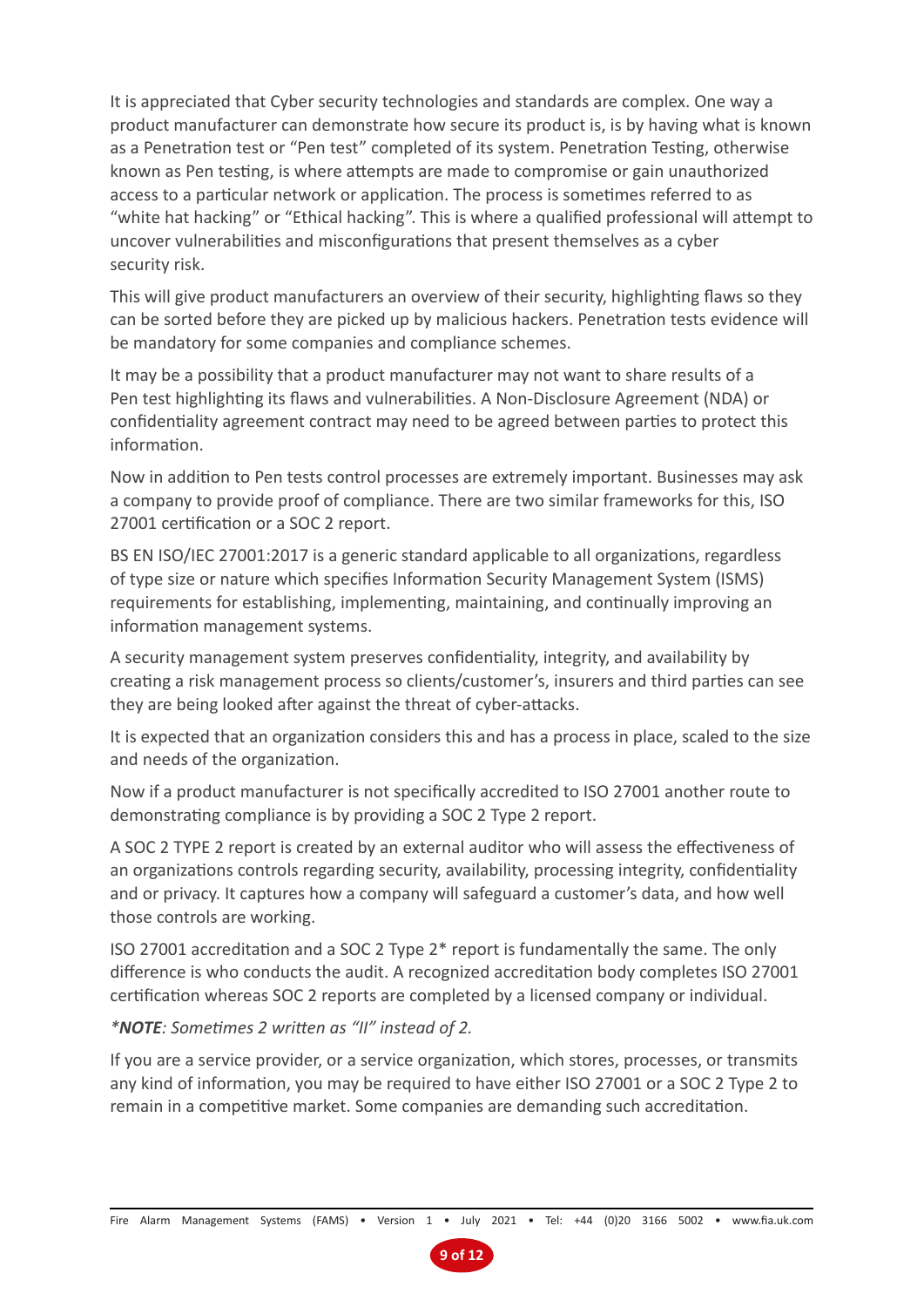# **IMPORTANT NOTE**

*When hosting customer data as part of your overall product architecture, it is important to use a reputable and cyber security certified cloud hosting provider. But that is only the beginning of your cloud security responsibilities. When leveraging Infrastructure as a Service (IaaS), you hold the responsibility for the servers and cloud configuration management within your tenant space.* 

*The providers of these services work as shared responsibility models between themselves and the customer. Shared models help to relieve operational burdens, but limitations are to the infrastructure, hardware, software, and networking specific to the cloud service. Customers responsibilities is defined by the services they require but there will always be some level of shared responsibility in the guest space.*

*So vulnerability scanning and patching, central logging and monitoring, antivirus, and cloud configuration hardening, as well as ensuring your code is vulnerability free and all third-party components are properly licensed, are critical steps to provide end to end security of your product. In a nutshell, an individual product manufacturer also needs to be operating under an ISO 27001 accreditation scheme or have a SOC 2 Type 2 report to demonstrate its compliance.*

# **4. SUMMARY**

With the turning off of the Public Switched Telephone Network (PSTN) in 2025 and the switch to a data focused network rather than a voice network. FAMS will have a huge potential in helping to improve fire safety, assisting duty holders of premises, reducing our carbon footprint and will improve the quality of service to clients.

As we become more reliant on these innovative product offerings and through technological developments, it may be possible that existing codes of practice are changed or amended to accept these as viable alternatives or the accepted solution.

Where FAMS are used, the controls and processes need to be stringent for the Life safety and or Property protection. Cyber security cannot be an afterthought and must be addressed for confidence in the integrity of a product.

# **5. FURTHER RELEVANT PUBLICATIONS AND ONGOING WORK**

EN 50710 Remote services Standard – This is currently in a draft format. When this standard is released more guidance will be available and we will know definitively industry expected standard requirements. The introduction of EN 16763 and the services directive already requires a pan European approach for remote access, so all tasks will need to be completed by qualified person as one example. The EN 50710 document specifies the minimum requirements for the provision of secure remote services via a remote access infrastructure (RAI) carried out either at site or off-site (e.g. via IP connections) to fire safety systems including, but not limited to, fire detection and fire alarm systems, fixed firefighting systems, smoke and heat control systems. Aware that remote access infrastructure is in EN 50136 series and there is being the IOT cyber security considerations.

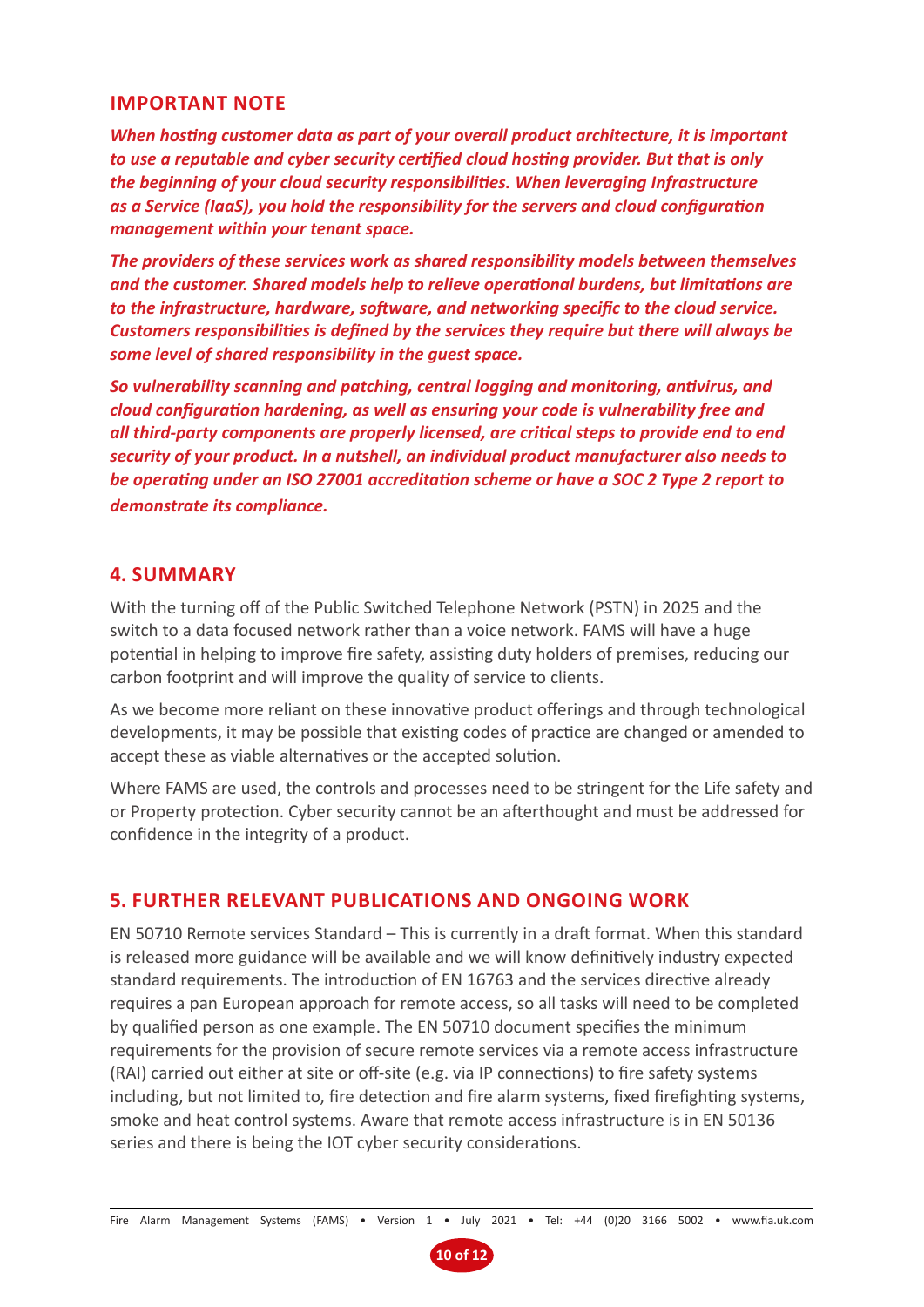# **6. FURTHER RESEARCH**

#### **CEN TECHNICAL COMMITTEE NO 79: ALARM SYSTEMS**

# **7. BIBLIOGRAPHY**

**BS ISO/IEC 27001:2013** Information technology – Security techniques – Information security management systems.

**BS 5839-1:2017** – Code of practice for design, installation, commissioning, and maintenance of systems in non-domestic premises.

**CREST** – Council for Registered Ethical Security Testers- International not for profit accreditation & certification body.

**Data Protection Act 2018** and UK General Data Protection Regulation (GDPR).

**EN 54 – 13** Non-harmonized Assessment of compatibility & connectivity of fire detection systems.

**EN 54-21** Harmonised Alarm transmission & fault warning routing equipment.

**EN 50710** Requirements for the provision of secure remote services for fire safety systems and security systems.

**EN 16763** Services for fire safety systems and security systems.

**EN 50136-1:2012+A1:2018** – Alarm systems – Alarm transmission systems and equipment – Part 1: General requirements for alarm transmission systems.

**ETSI** – European Telecommunications Standards Institute – Cyber Security for Consumer Internet of Things.

**Fire (Scotland) Act 2005.**

**Fire & Rescue Services (Northern Ireland) Order 2006 & The Fire Safety Regulation (Northern Ireland) 2010.**

**ISO/IEC 27000** (series), Information technology – Security techniques – Information security management systems – Overview and vocabulary.

**NCSC** – National Cyber Security Centre – MCSS Minimum Cyber Security Standards.

**NISTIR 8259** – Foundational Cybersecurity Activities for IoT Device Manufacturers.

**PAS 555** – Cyber Security Risk – Governance & Management.

**PAS 79-1** Fire risk assessment – Part 1: Premises other than housing – Code of practice.

**Regulatory Reform (Fire Safety) Order RRFSO 2005.** 

**SOC 2 TYPE 2** – Systems & Organizational controls. Type 2 assess controls.

**UL 2900** – Series of Standards for Cybersecurity assurance program.